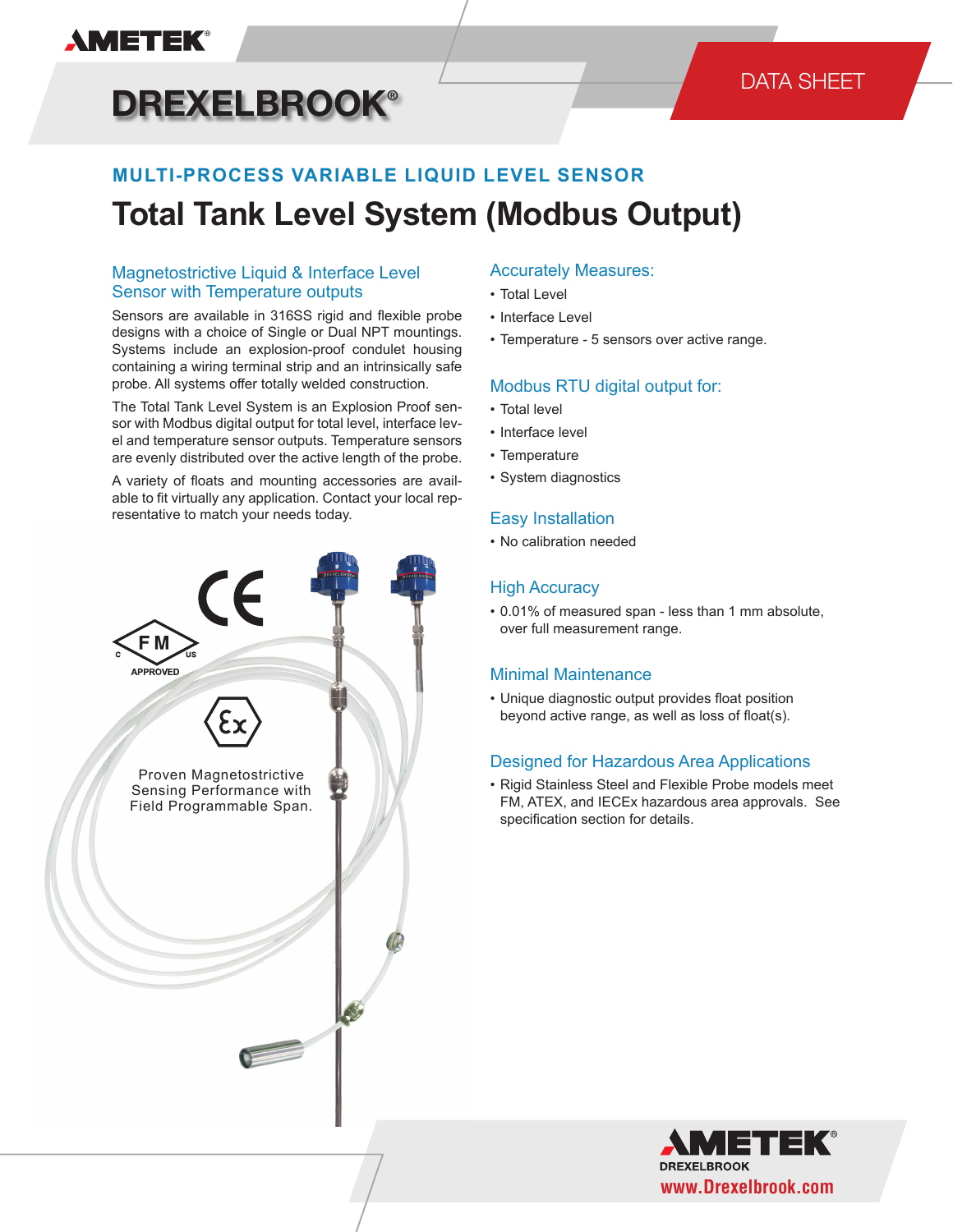#### **SPECIFICATIONS**

- Technology:
- Magnetostrictive
- Operating Voltage:

• 10 - 30 VDC

- Output Signal: • Modbus RTU / ASCII
- 
- Response Time: • 1.0 Second

#### Temperature Range:

- Rigid 316 SS Probe
- Process: -40°F to 257°F (-40°C to 125°C)
- Ambient: -40° F to 185° F (-40°C to 85°C)

#### UltraFlex PVDF Probe

Consult Factory

• -40°F to 158°F (-40°C to 70°C)

#### Pressure Rating:

- 316SS tube: 1000 psig. (69 bar)
- Float: Dependent, 316SS floats Typical to 350 psig, (24 bar)

#### Resolution:

• +/- 0.0001"

#### Repeatability:

 $\cdot$  +/- 0.0001"

#### Accuracy:

- Level: 0.01% or +/- 0.023" (0.06mm) Whichever is greater
- Temp. Sensor: +/- 1°F  $(+/- 0.5°C)$

#### Hysteresis:

• 0.002%

#### Null Zone (Top of Probe):

- Rigid 316 SS Probe
- 9.25" (235 mm)
- UltraFlex PVDF Probe • Variable by selection

#### Dead band (Bottom of Probe):

Rigid 316 SS Probe

- 2.75" (70 mm)
- UltraFlex PVDF Probe
- Variable by selection
- Enclosure Rating:
- IP66, NEMA 4-4X

#### Wetted Parts:

• Rigid - 316 SS • Flexible - PVDF (Kynar)

#### Probe Length:

• 316SS 20" to 378" (508 - 9601 mm) • Flexible PVDF (Kynar) 65" to 600" (1651 - 15240 mm) Probes available in 1" (25 mm) increments

Minimum Liquid / Liquid Interface Measurement:  $• ≥ 4" (100 mm)$ 

#### Hazardous Area Approvals **FM** Rigid 316 SS Probe XP CL I, DIV 1, GRP A,B,C,D T4 (US) DIP CL II, III, DIV 1, GRP E,F,G T4 (CANADA)

 $-40^{\circ}$ C ≤ Ta ≤ +100 $^{\circ}$ C

#### Hazardous Area Approvals  $<$ FM

UltraFlex PVDF Probe XP-IS CL I, DIV 1, GRP C,D T4 NI CL I, DIV 2, GRP A,B,C,D T4 DIP-IS CL II, III, DIV 1, GRP E,F,G T4 CL I, Zone 0/1, AEx ia/db IIB T4 Ga/Gb Ex ia/db IIB T4 Ga/Gb FM16CA0180X -40ºC ≤ Ta ≤ + 70ºC

ATEX

FM 15 ATEX0022X II 2/1) G Ex ia/db IIB T4 Ga/Gb -40ºC ≤ Ta ≤ + 70ºC

#### IECEx

IECEx FMG 150022X Ex ia/db IIB T4 Ga/Gb -40ºC ≤ Ta ≤ + 70ºC



DO NOT have Hazardous Area Approvals.  $C_{2460}$ 

#### **FLOAT DIAGNOSTIC WIRING**





If Level or Interface Float are outside of active region: Modbus Mode "1000" as "product or "interface" reading plus Status Byte

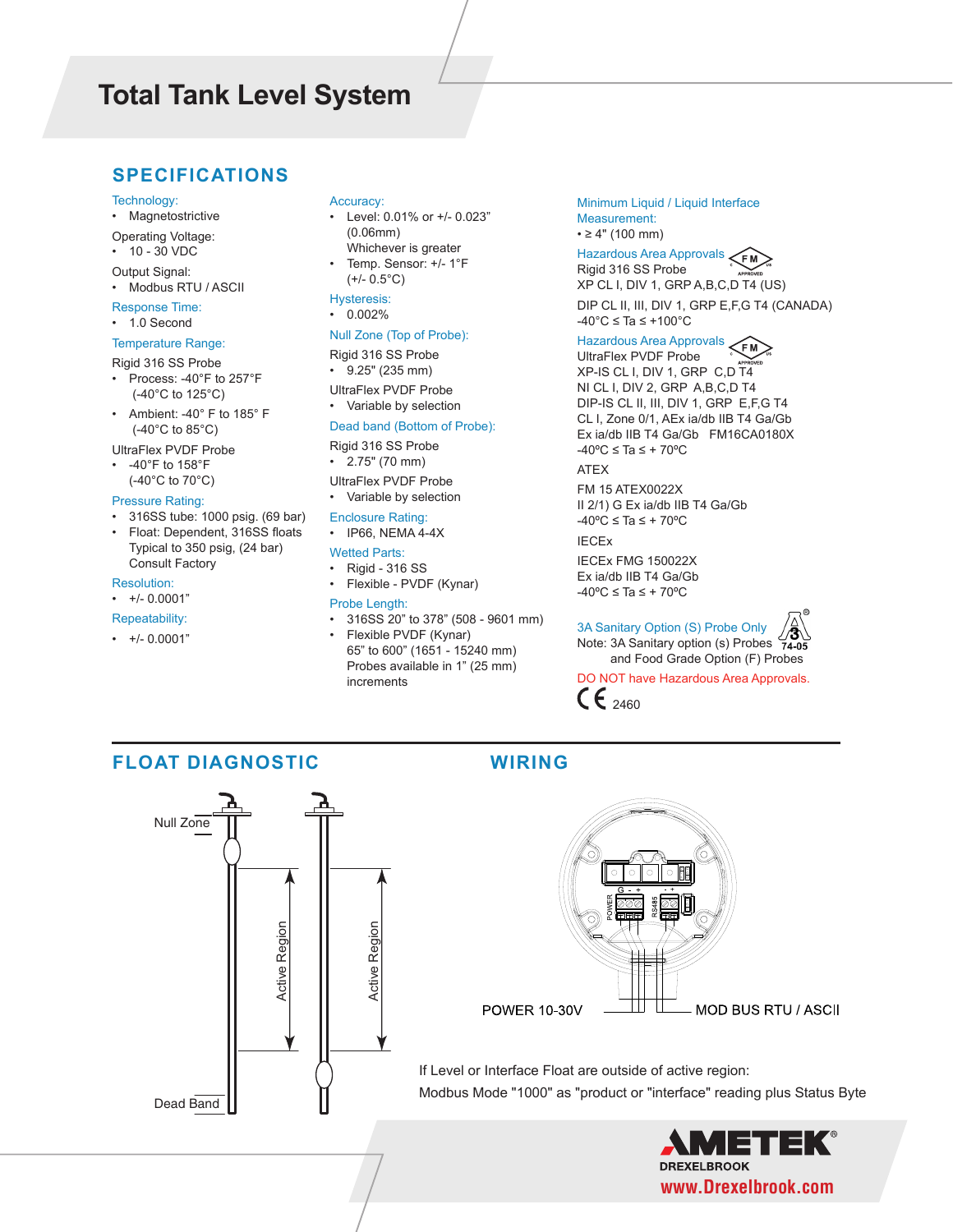### **Total Tank Level System (316 SS Rigid Probe)**

### **DIMENSIONS INCHES, (MM)**



**ADJUSTABLE MOUNT (B3 STYLE)** 

NOTE:

FIXED MOUNT (B2 STYLE)

1. REFERENCE DIMENSIONAL DRAWING.

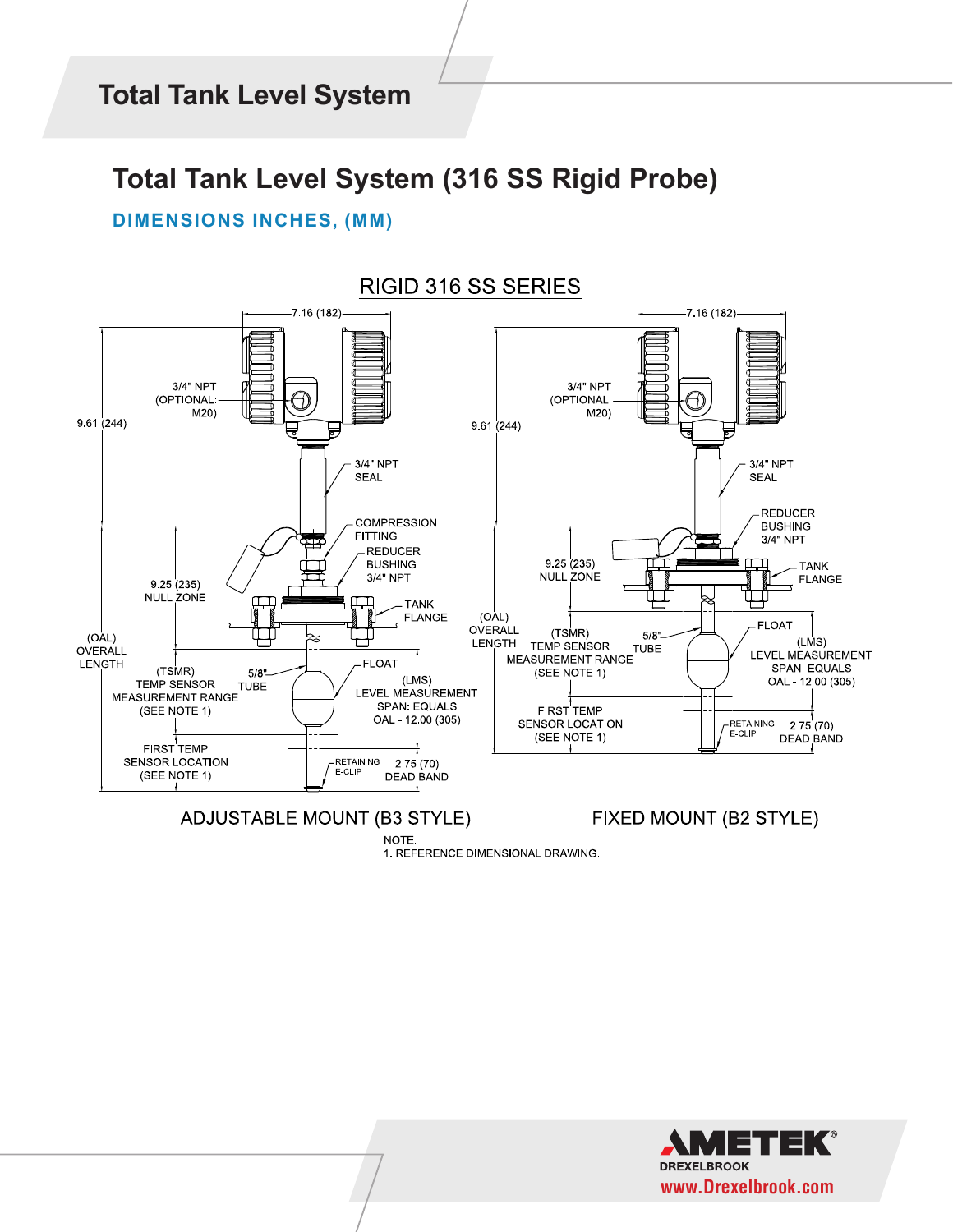## **Total Tank Level System (Flexible Probe)**

### **DIMENSIONS INCHES, (MM)**

ULTRAFLEX PVDF SERIES MOUNTING APPLICATION DATA





1. REFERENCE CHART ON DIMENSIONAL DRAWING.

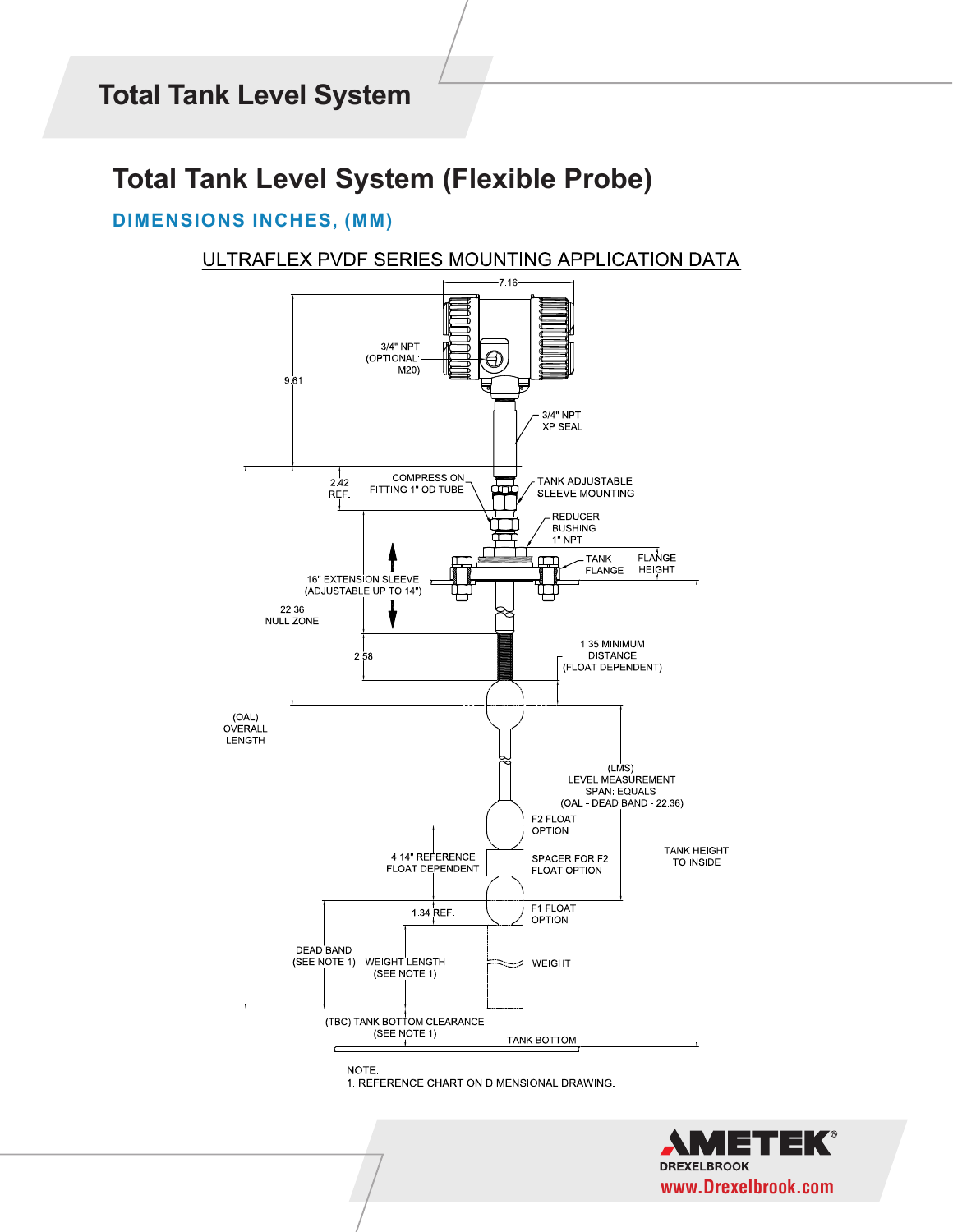### **Total Tank Level System (Food Grade Probes)**

#### **DIMENSIONS INCHES, (MM)**



ADJUSTABLE MOUNT FIXED MOUNT